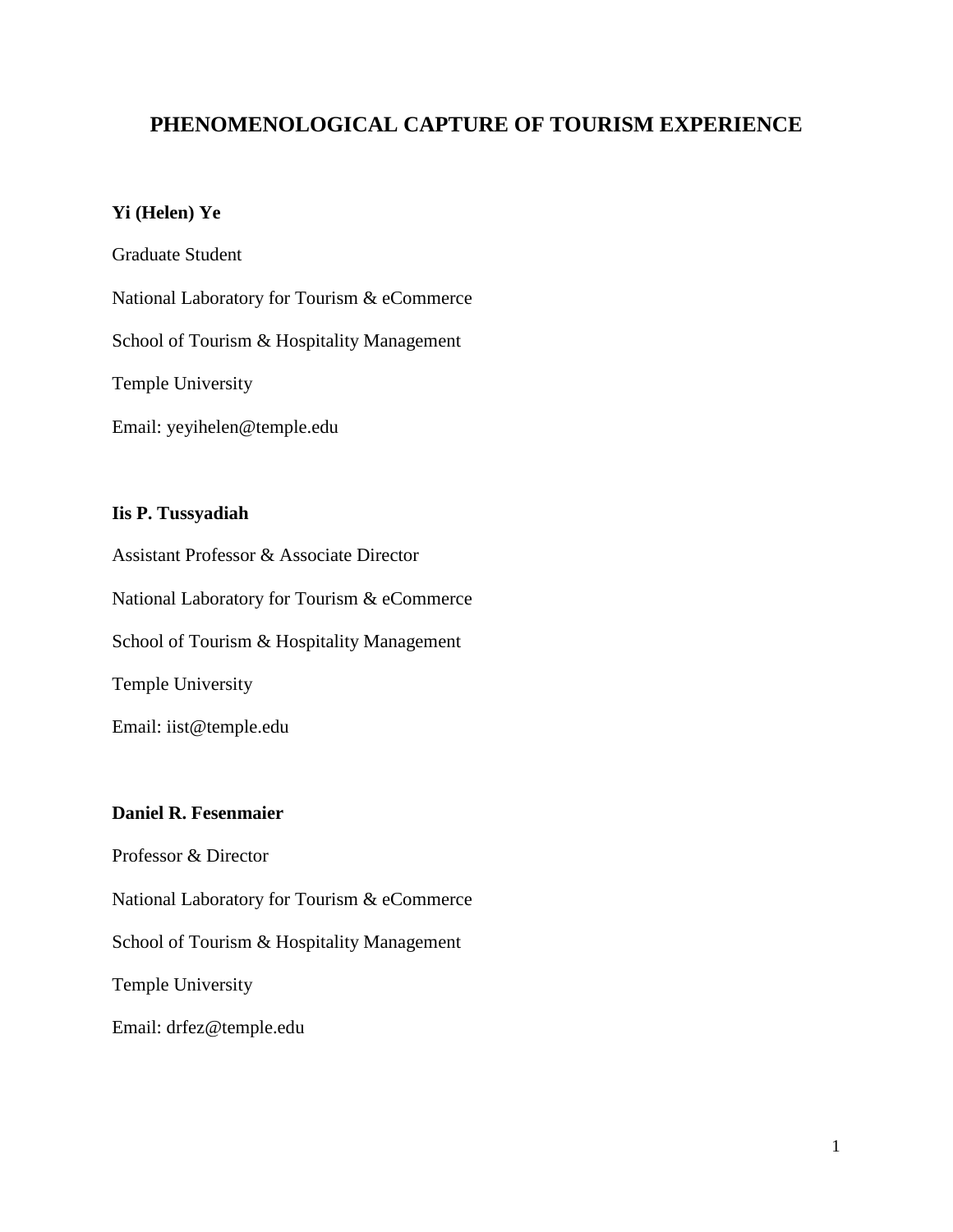## **PHENOMENOLOGICAL CAPTURE OF TOURISM EXPERIENCE**

## **ABSTRACT**

Using transcendental phenomenology, this research attempts to gain a deeper understanding on tourist experiences and to derive a meaningful framework of the tourism. This study identified clusters of themes from tourists' descriptions on their experiences. Based on these clusters, five profiles of experiences were identified, which are cultural, relaxing, unique shopping, unique dining, and scenic touring experiences. These profiles correspond with some unique keywords pertaining elements of experiences, including senses (i.e. see, smell, hear, and taste), feel, act, and relate. It is captured in this study that the overall tourism experiences constitute elements of perceptual, cognitive, sensory, social, and other bodily experiences, all of which contribute to the emotional experiences.

**Key Words**: Tourist Experience, Phenomenology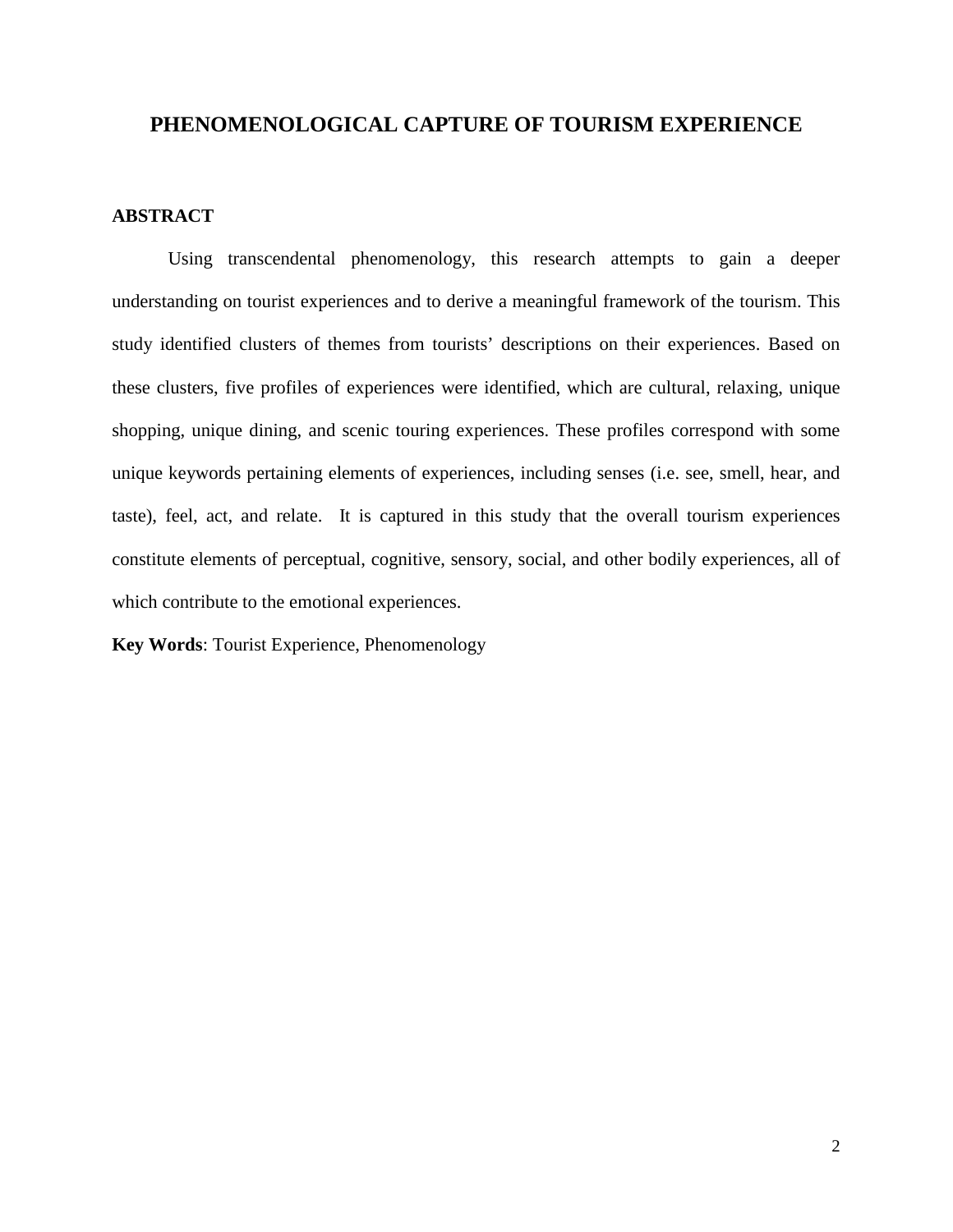#### **1. INTRODUCTION**

Experiences are highly associated with the act of cultivating senses; specifically, tourism is an all-sensory experience, involving new sights, smells, sounds, touches, and tastes. Tourism experience can be considered a "fragment of the overall human experience;" to many people, it profoundly shapes life-worlds. Tourism experience therefore can be viewed as a phenomenon of lived experience. The way to understand the essences of tourism experience is to capture the phenomenon by asking tourists to describe and interpret the structures of the experiences. For this purpose, this study applies the type of research inquiry which is called phenomenology (see Schwandt, 1997; Vandenberg, 1997; Groenewald, 2004; Barua, 2007). Phenomenology is based on the idea that anything except immediate experience should be ignored (Groenewald, 2004), that reality should be treated as pure 'phenomena' and the only data to begin researching. The purpose of phenomenological research is thus to describe and interpret experiences as they are lived in phenomenological terms (i.e. to capture the "lived experience" of study participants). Phenomenological research also relies on the idea that "the human world comprises various provinces of meanings" (Vandenberg, 1997: 7), that there is not a single reality and each individual has her own reality. Further, Munhall (1989) argues that "truth is an interpretation of some phenomenon; the more shared that interpretation is the more factual it seems to be, yet it remains temporal and cultural" (p.10). Therefore, in order to gain a comprehensive understanding of tourism experiences, it is important to generate responses and stories from a number of tourists and to identify shared interpretation that may occur.

As argued by Groenewald (2004), phenomenology is concerned with the lived experiences of the people involved with the issue being researched. There are four aspects of the human experience which are of interest to the general phenomenological researcher: lived space

3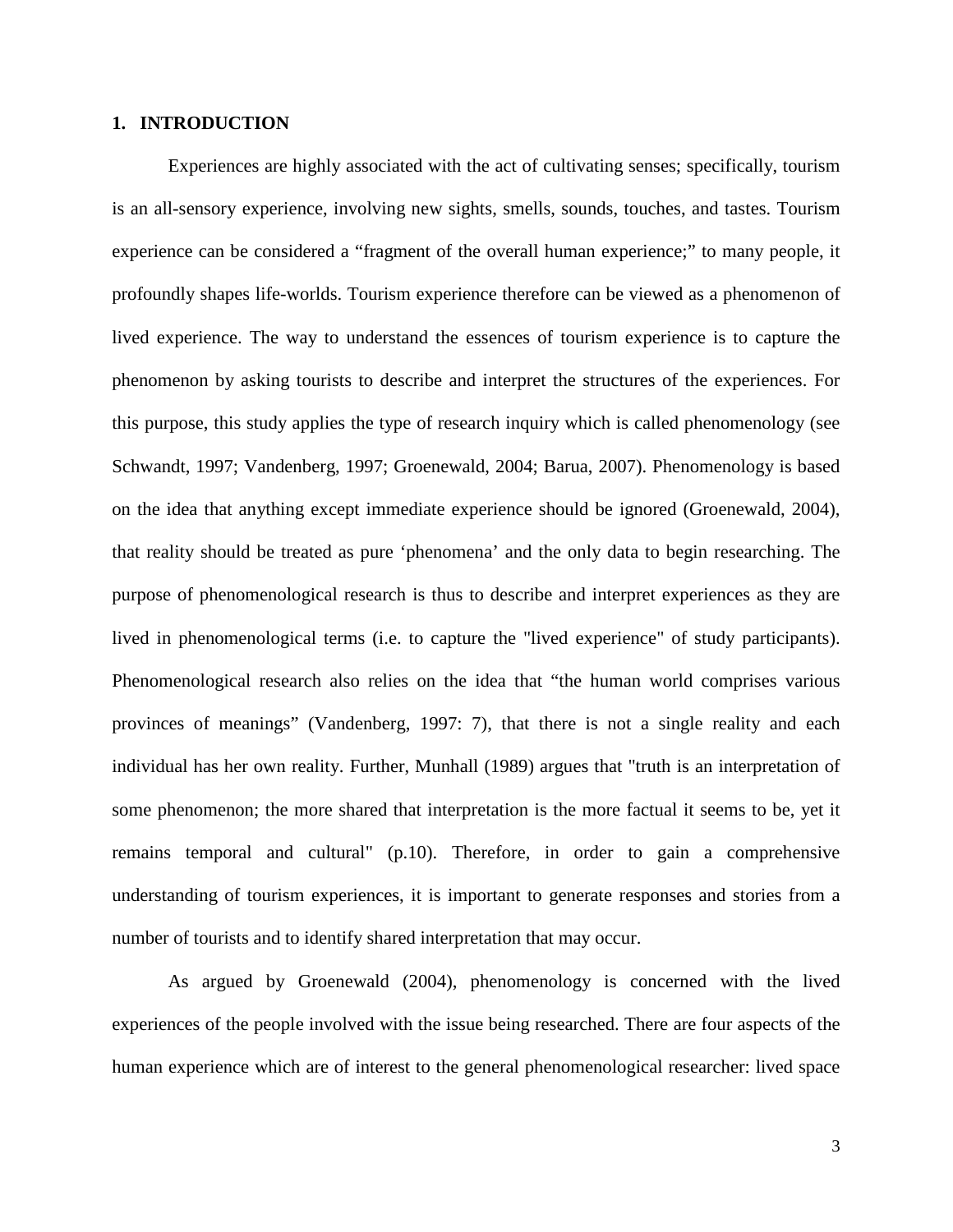(spatiality), lived body (corporeality), lived human relationships (relationality), and lived time (temporality). Researching tourism experiences is highly associated with the four aspects. Particularly, framing this study within the context of destination branding and experiential marketing framework, the lived experiences that are sought from the tourists should be related with spatial aspect (i.e., destination), corporeal aspect (i.e., activities), relational aspect (i.e., tourists to tourists and tourists to hosts relationships), and temporal aspect (i.e., a period of time when the tourism experience occurs).

Phenomenology has been used in many different fields and is viewed from multiple perspectives as a philosophy and interpretive theory (Husserl, 1970; Denzin & Lincoln, 1990; 2000), as well as a research method framework (Moustakas, 1994). There are three main forms of phenomenology: transcendental, existential, and hermeneutic phenomenology. Transcendental phenomenology focuses on the essential meaning of human experiences, existential phenomenology focuses on the social group of reality, and hermeneutic phenomenology looks at the structure and interpretation of textual data/the use of languages. The central research question for the phenomenological capture within this paper is: what is the essence of experience being a tourist? Therefore, this study can be categorized as a transcendental phenomenological research. The purpose of this phenomenological research is to understand tourist experiences and their meanings, and to further derive a meaningful framework of the potential shared phenomena.

#### **2. RESEARCH DESIGN**

As argued by Holloway (1997) and Hycner (1999), researchers who use phenomenology tend to be reluctant to prescribe methodology of techniques; they are reluctant to focus too much on specific steps (Hycner, 1999: 143). Hycner further argues that one cannot impose a method on a phenomenon since "it would do a great injustice to the integrity of the phenomenon" (p.144).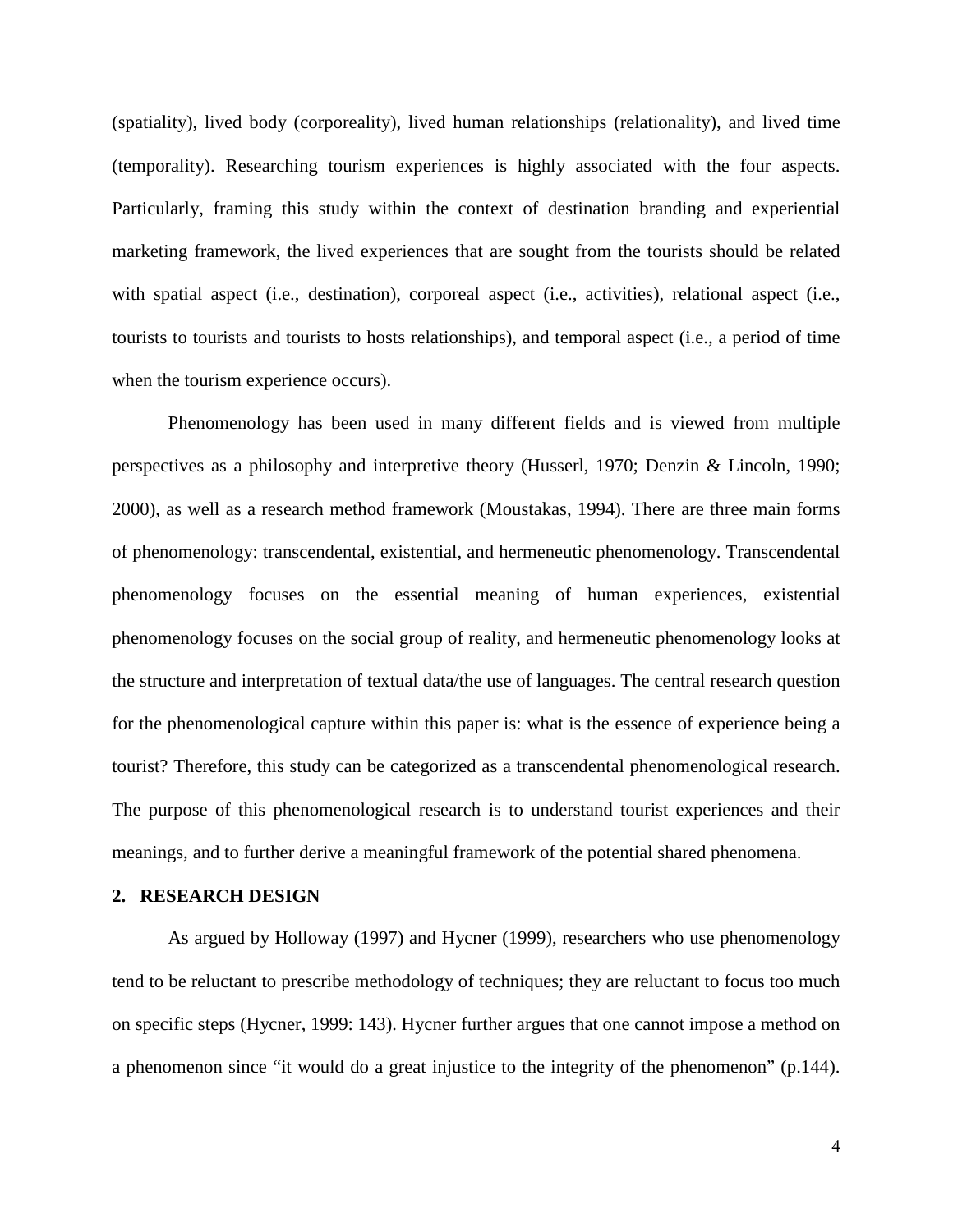However, it is argued in more recent researches that methods and guidelines are also important in phenomenological study (Groenewald, 2004). The aim of this research is to explore how tourists describe and interpret experiences to find out "what is there that we need to be conscious of" to gain a comprehensive understanding of tourists' self-defined properties of a pleasant experience. As Hycner points out, the phenomenon (i.e., tourism experiences) dictates the method of this research, including the type of participants. Hence, tourists were solicited as study participants because they "had experiences relating to the phenomenon being researched" (Kruger, 1988), which is the tourism experience.

#### **2.1 Data Gathering Method**

For convenience and wide reach, an online survey was used as a method to gather data for this study. Participants in this survey would have an opportunity to join in a drawing to win one of five different gift certificates from Amazon.com. The questions were designed to be "directed to the experiences, feelings, beliefs, and convictions of the theme being researched" (Welman & Kruger, 1999). It is argued that doing phenomenology means capturing rich descriptions of phenomena and their settings (Kensit, 2000); phenomenological research should allow the data to emerge (Groenewald, 2004). Therefore, the survey was designed to solicit descriptions of various aspects of experience while visiting the destination.

Specifically, the following questions are used to identify these various aspects of tourism experience:

- "[Describe] three things or feelings that first come into your mind;"
- "After you walk inside your hotel room and you open the window… what do you see;"
- **"** "Imagine that you have finished unpacking, what are you going to do next;"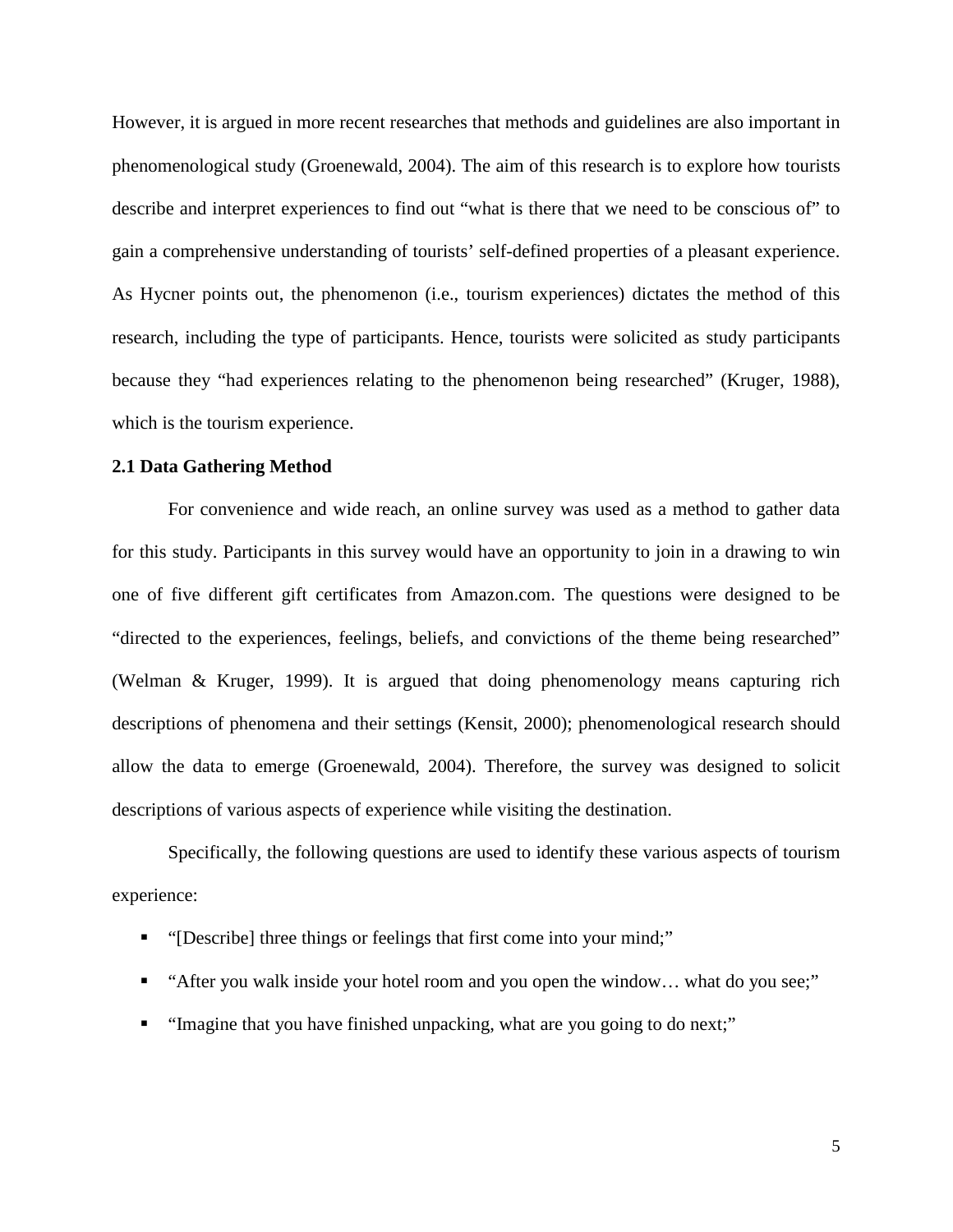- "Close your eyes and think about a vacation to Elkhart County what color dominates your mental image;"
- "What kind of scents and sounds would you like to expect during your trip;" etc.

Such open questions encourage participants to describe their own experiences within the context of experiential properties that include senses, feelings, thinking, actions, relations and images. The data gathering resulted in 166 usable responses.

#### **2.2 Research Context: Elkhart County, Indiana**

Elkhart County is located in the Northern Indiana region known as [Michiana,](http://en.wikipedia.org/wiki/Michiana) 150 miles north/northeast of Indianapolis, 100 miles east of Chicago and 50 miles northwest of Fort Wayne. Elkhart County was one of the first areas settled in Northern Indiana. In 1830, the county held its first election. At that time, 75 votes were cast by citizens of the county and its surrounding territory. These voters elected eight people who served as the only county employees. Since that time, Elkhart County has grown to almost 169,000 citizens. County Government has expanded to meet the needs of those citizens. Today, approximately 760 full-time employees, including 24 elected officials, provide services to the citizens of Elkhart County. Amish Country is a twocounty region of northern Indiana is home to one of the nation's largest Amish communities: More than 20,000 Amish live in Elkhart and LaGrange counties, the third largest Amish-settled area in North America. The Amish and their simple way of life draw visitors to the communities and rural countryside that dominates the region.

#### **2.3 Data Management and Explicitation**

The survey resulted in textual data including stories and explanations of image choices. The data were carefully read to derive a preliminary understanding toward the text. The framework or this study is illustrated in Figure 1. The data management and explicitation within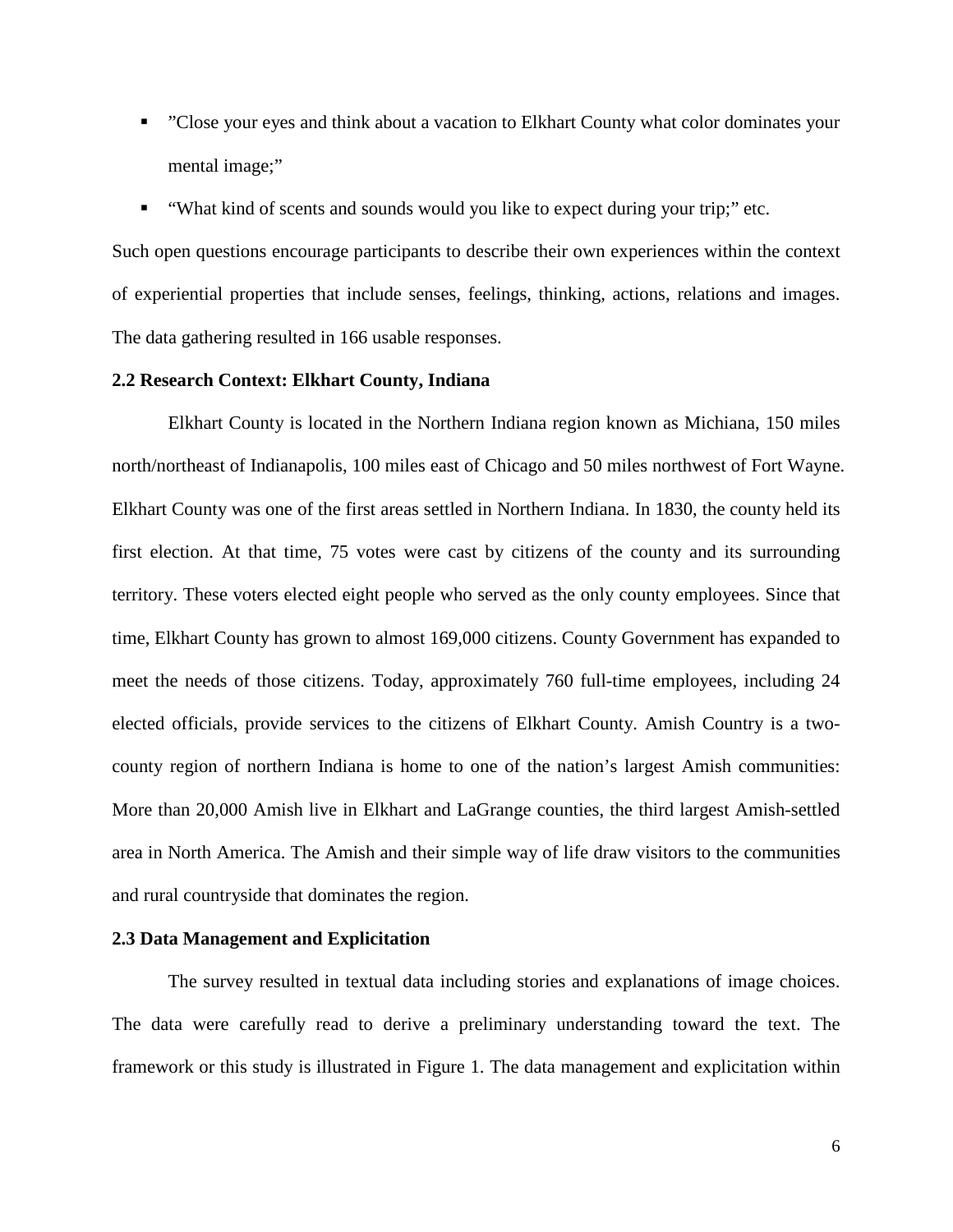the phenomenological framework were conducted with the assistance of text analysis software (ATLAS.ti) following these steps:

#### *Horizonalization*

From each individual textual data, significant statements, sentences or quotes are highlighted. Overlapping, repetitive, and vague expressions are eliminated or presented in more exact descriptive terms. The horizons that remain are the invariant constituents of the experience.

### *Delineating Units of Meaning*

From the horizonalized statements, the meaning or meaning units are formulated and listed.

### *Clustering and Theming*

The formulated meanings are clustered into common categories and labeled as themes. The clustered and labeled constituents are the core themes of the tourism experience.

## *Extracting General and Unique Themes and Summarizing.*

The clustered themes and meanings are used to develop individual textural descriptions of experiences and further, a composite structural description of the meanings and essences of the experience. Then, a synthesis of the meanings and essences of the experiences were provided. Synthesis involves tying together and integrating the list of transformed meaning units into a consistent and systematic general description of the psychological structures of the experience.

The gathered data contains descriptions on fragments of a pleasant trip to Elkhart County, Indiana. These descriptions were grouped together to find the interrelationship of which form the tourism experience. To reduce the subjectivity of analysis, the process of analysis including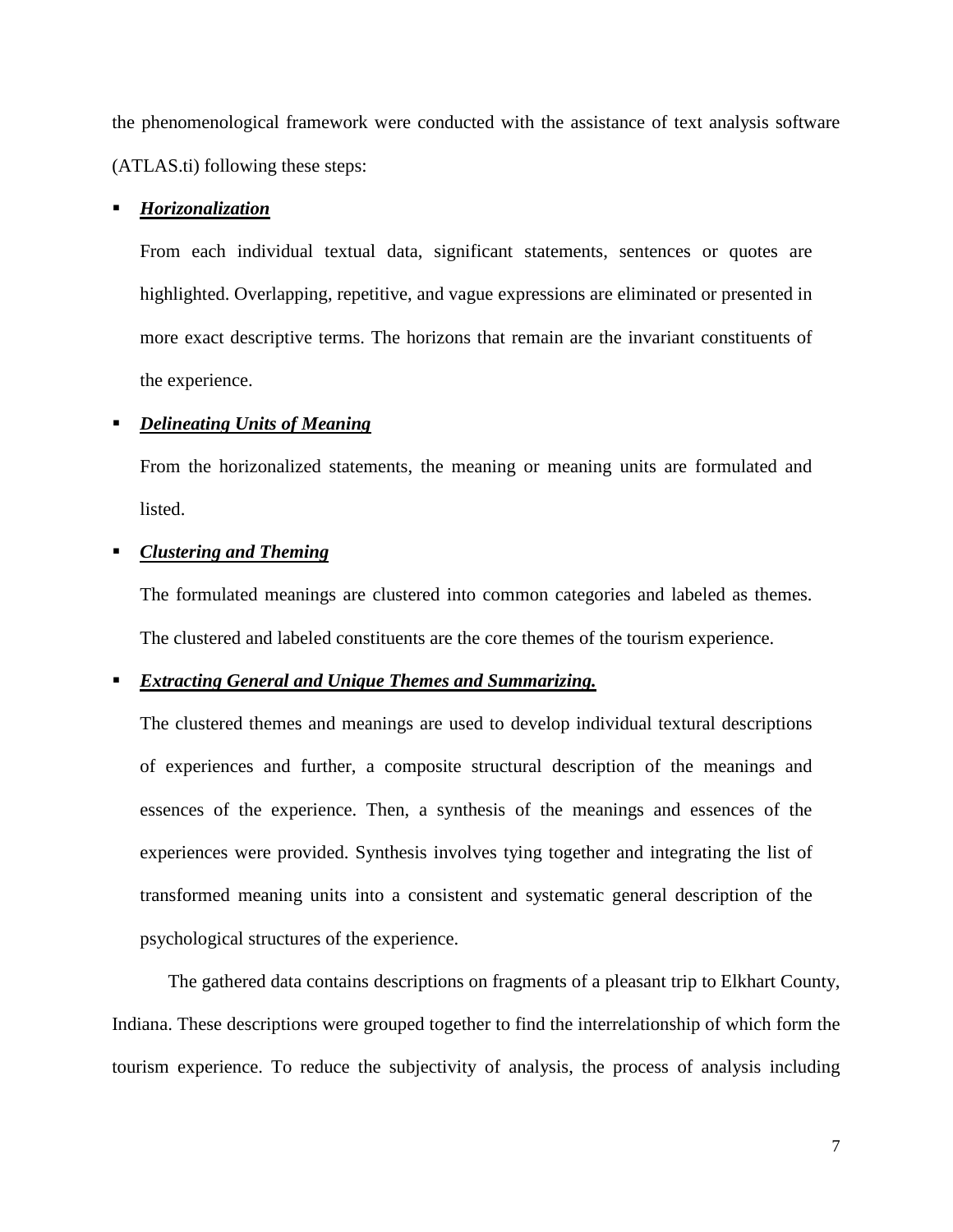horizonalization, delineating units of meaning, and clustering and theming was performed separately by two researchers on the same data. Therefore, the analysis resulted in two code books. The researchers then compare the two code books to find the commonalities from the results and make some necessary adjustments (i.e., deleting, restructuring, rewording, etc.). Based on these results, researchers then summarize the general themes and summarize the structural and textural descriptions of meanings and essences of tourism experiences.



**Figure 1. A Framework for Interpreting Tourism Experience**

Using the textual dataset, each of the researchers gives codes to delineate units of meanings from the contents. Eight different types of codes were generated; they are senses which include sight, color, sound, smell and taste, activities, associations and feelings. These are some examples of the coding; "sound: horse & buggy", "color: grass green", "act: shopping", "feel: peaceful" and "associate: simple lifestyle". It was identified that respondents referred to "the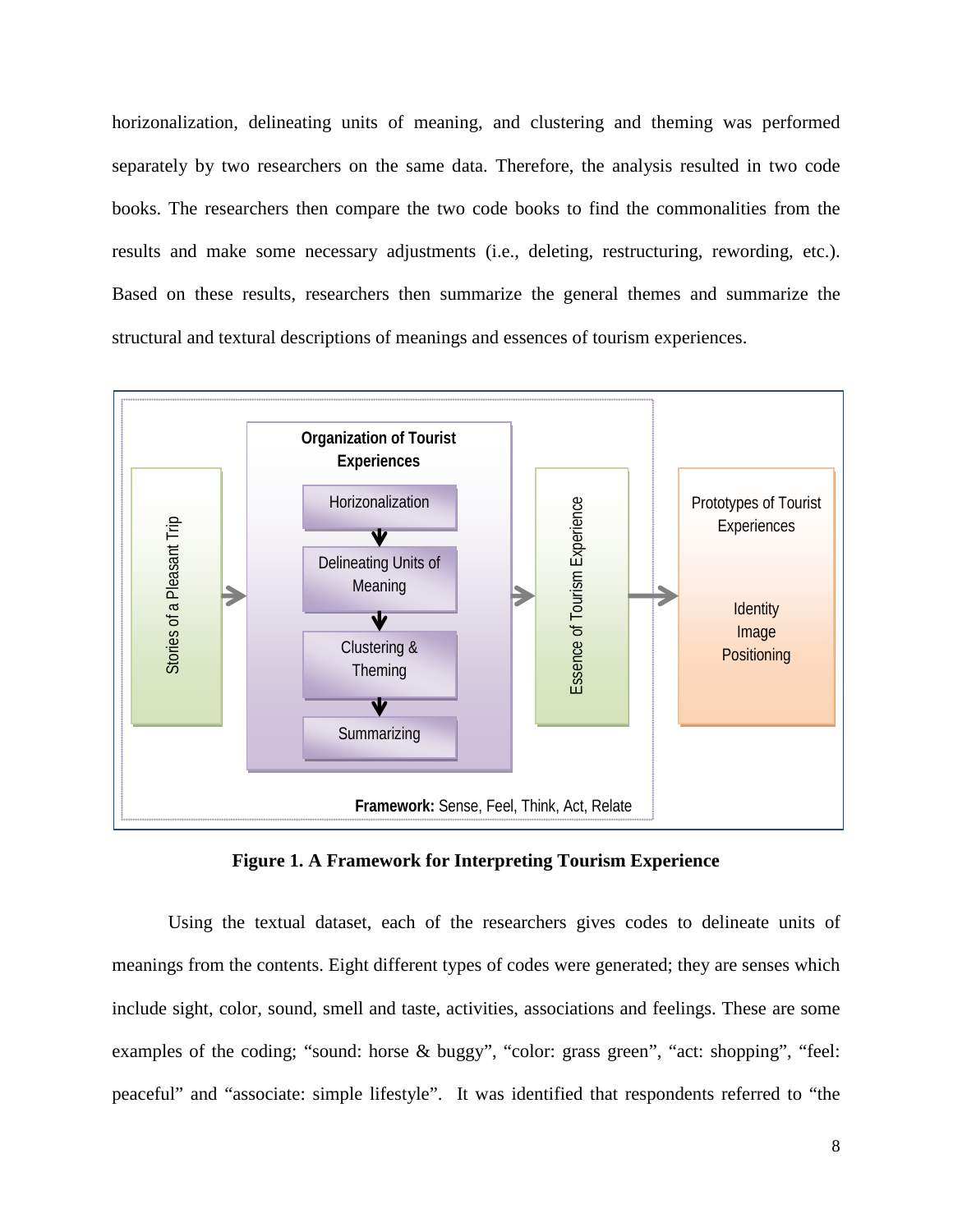self" and "the others" while making some associations about trip experiences in their minds. The associations emerged from "the self" and "the others" perspectives are interrelated. The analyses resulted in clusters of meanings and themes interpreted from tourists' responses.



**Figure 2. Delineating Units of Meanings from the Textual Data**

## **3. RESULTS & DISCUSSION**

## **3.1 Tourist Experiential Profiles**

From the analysis, five clusters of themes from the self perspective and five corresponding clusters of themes from the perspective of others were identified. The clusters of themes from the perspective of self are "Learning Amish Culture", "Getaway and Relax", "Shopping", "Eating", and "Sightseeing". The five clusters of themes referring to the others are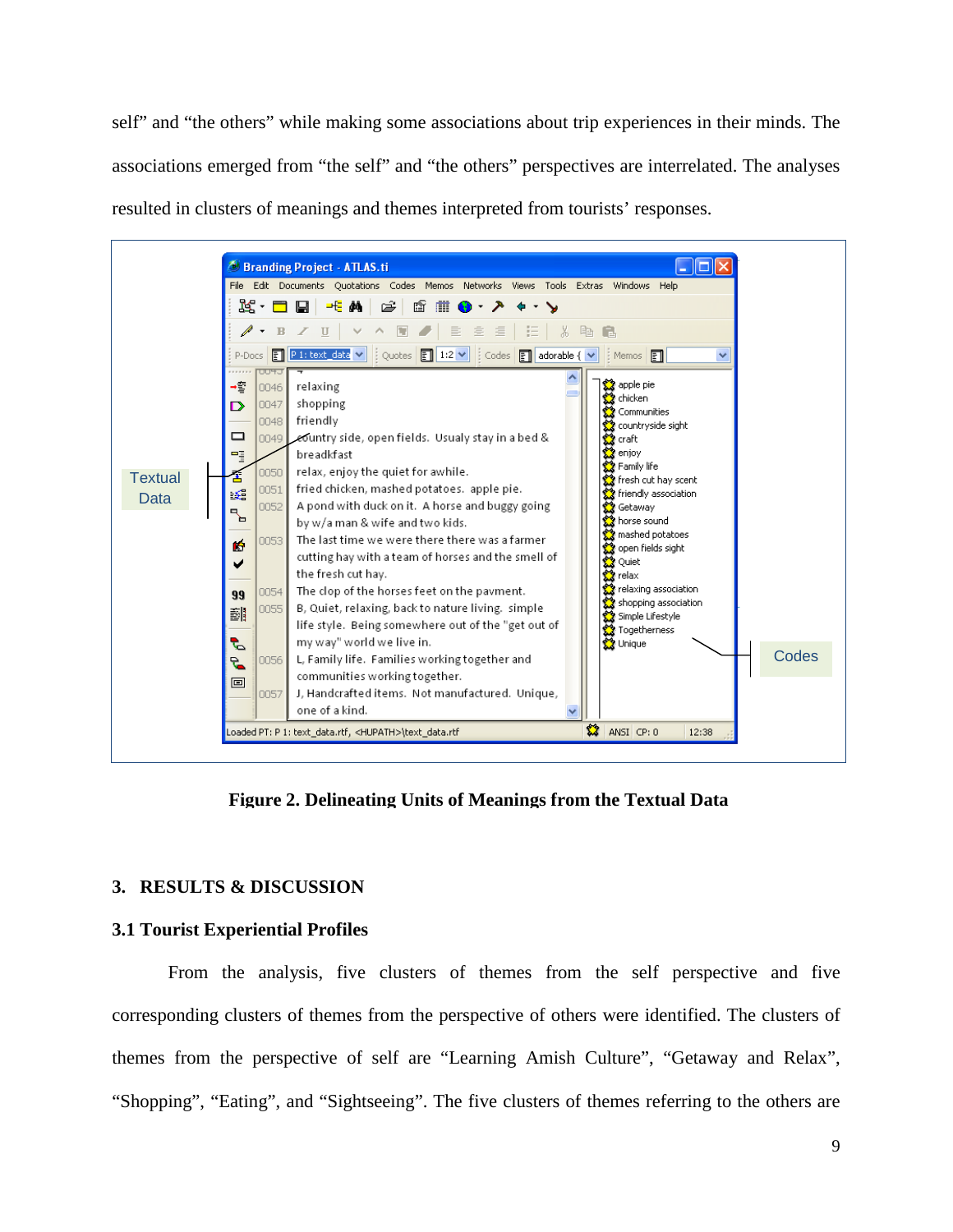"Amish Culture and Values", "Amish Atmosphere and Country Living", "Amish Quality Products and Craftsmanship", "Amish Food and Family Style Dinner", and "Amish Country Picturesque Scenery". Based on these clusters of themes, five profiles of tourist experiences were identified (see Fig. 3). The experience profiles correspond with some unique keywords pertaining elements of experiences, including senses (i.e., see, smell, hear, and taste), feel, act, and relate.

*The Cultural Experience.* This profile of experience is characterized by the consumption of the perceived unique culture of the Amish. For tourists in this profile, a pleasant trip to Elkhart County is a great learning experience; visiting the place gives them opportunities to be in the Amish setting, to interact with Amish people, and, most importantly, to know more about the interesting culture and way of life of the Amish. The meaningful elements to which tourists relate the destination are important heritage and tradition, unspoiled family and community values, and intimate setting. The evoked mental images about the experience are dominated by features from the Amish settings; the tourists recall seeing Amish homes, red barns, farmland, and horse drawn buggies. Besides these sights, tourists' mental images are also formed by other element of senses reflecting strong Amish association such as the sound of horses on the pavement, the smell of farm, and the taste of local flavor associated with Amish style dinner. These Amish associated images are unique and different from what tourists usually find in other settings of their everyday lives. This is justified by keywords "different," "unique," "cultural difference" or "old-fashioned" identified from tourists narratives. The activities associated with this experience range from low interaction (e.g., drive around), medium interaction (e.g., watch craftsman work), to high interaction (e.g., visit an Amish family). The friendliness of Amish people is also one of the meaningful elements of cultural experience. Tourists describe the trip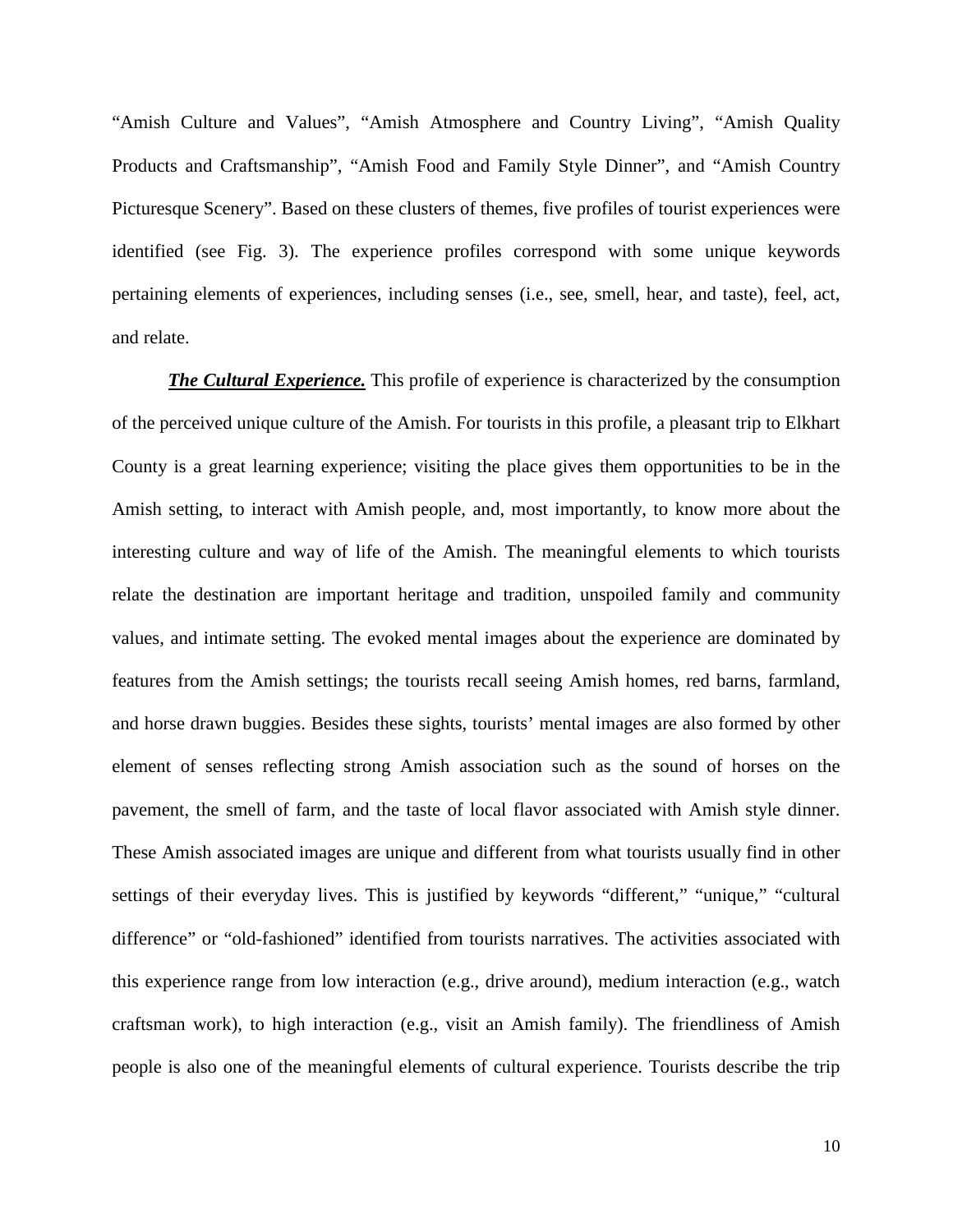settings as welcoming, which generate positive feelings for them. To illustrate this profile of experience, a story from Jake is presented below:

*"Imagining a trip to Elkhart County, the things that come to my mind are a good amount of Amish people in the area, some historic places, and a good shopping. I can see the beauty of historical places with lakes and ponds along with the countryside. I would take a scenic drive through the country and probably see some Amish people. The simple way of life of the Amish is interesting and inspiring to watch and learn about. I also see the bright and beautiful colors of autumn leaves. I smell the scent of the autumn leaves and the lake breeze of fresh clean air. I hear the birds, of course, and the clip clop of horse hooves as they pull an Amish buggy along the country road. I can find all the fresh farm products grown by Amish farmers. I would imagine having a family style dinner, probably consisting of fried chicken and the works."*

Jake's story emphasizes on how the life of the Amish is interesting and inspiring to him. To Jake, the trip experience to Elkhart County is an enjoyment of a full sensory experience of Amish-related settings (i.e., from driving and seeing Amish people, in a setting that allows him to see and smell the autumn leaves in the historic place) while watching and learning more about the Amish culture.

*The Relaxing Experience.* In the profile of relaxing experience, tourists associate the destination with quiet, laid back, retreat and back to natural. The majority of them are seeking an experience of calm, relax and peace. This can be found in their activities of breathing the fresh air, taking a walk, going to the pool or just rest and take a nap. Lush green, sky blue and sunset orange dominate their minds with the view of open space, farm and horse and buggies. As for tourists seeking a relaxing experience, tourists usually don't have any specific travel plans. Usually they would like to ask locals or hotels for suggestions or recommendations of where to eat or what to do. They expect smell of fresh clean air, flowers and fresh cut grass; hear birds and horse; taste country dinner with chicken and mashed potatoes. To better explain this experiential profile, a story from Emily (dataset 94) is illustrated below:

*"A trip to Elkhart County means meeting friendly and honest people and being in a peaceful place to get away. It is a good value for the money. I usually don't stay in a hotel; I would say I stay in BnB's. The first thing I see out of the window is a peaceful country scene. I see the flower gardens and the bird feeders. I would go outside on the*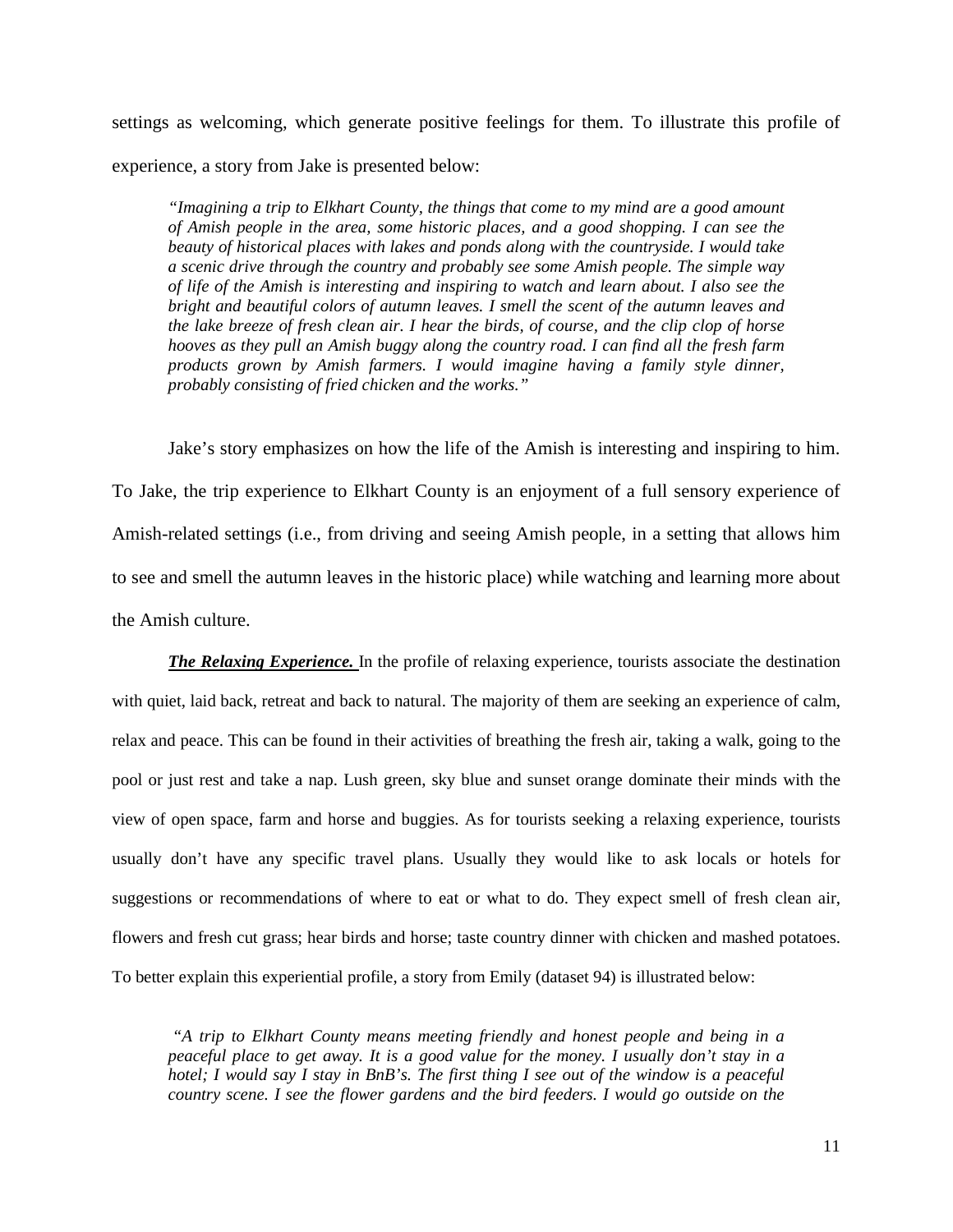*deck or porch and relax. No one color dominates my mental image right now, but I see Amish clothes on a clothesline, grassy fields, brown horses, and spotted cows. I see the white Amish homes and the black buggy along the roads. I can hear the clomp clomp of the horses hooves. Along the country road, I would imagine there is a great roadside stand that sells fresh veggies, a small woodworking business, and maybe a small Amish variety store. I can smell the farm scents, and good home cooking too! I like the way the Amish care for the land. I haven't had a chance to visit an Amish farm yet, but it reminds me I still want to do that. If I visit with my sister for a weekend getaway, we may ask the BnB hosts to decide where to go for dinner and what to do or see tomorrow. As for food, we have had everything from Amish dinner to just pizza."*

Emily's story of relaxation imagination of a peaceful place to getaway helps remind her that she still wants to visit an Amish farm. The emphases of her experience lie in friendly and honest people, peaceful scene and relaxing atmosphere. Also, she is not in a rush to make any decisions of what to do or see. Instead, she will decide after asking suggestions from the B&B hosts. For her, the most vital part of the travel experience is to relax.

*The Unique Shopping Experience.* The mental images of tourists in the profile of unique shopping experience are related to country and antique shopping in Amish country. They see quaint shops, beautiful countryside and streets with the intention to go shopping, visit store and drive around. They hear shop door bell tinkling, music and laughter and feel excited, interested and happy. They smell baked goods scent, antique smell and potpourri. All these domains could be found related to shopping experience with the relation of farmers market, flea market, quality products and antiques. The Amish country provides them expectation of unique shopping which cannot be found in any other places such as the handmade quality of furniture, the fresh home grown farm produces and the woodworking crafts. Presented below is the story from Hannah about her pleasant shopping experience:

*"Elkhart County is a place for sightseeing, shopping, and relaxation. I see quaint little shops, lots of large oak trees, park benches and lamp posts, and water fountain. I see dominant grassy green, sky blue, brick red, and pristine Amish white. I smell the freshly baked goods, kettle corn, potpourri (in shops), freshly mowed and baled hay, horses, dairy cows, and flower beds. I hear horses trotting through town, tinkling of a bell as a shop door opens, water fountain, clock tower chiming, dogs barking, and a small amount*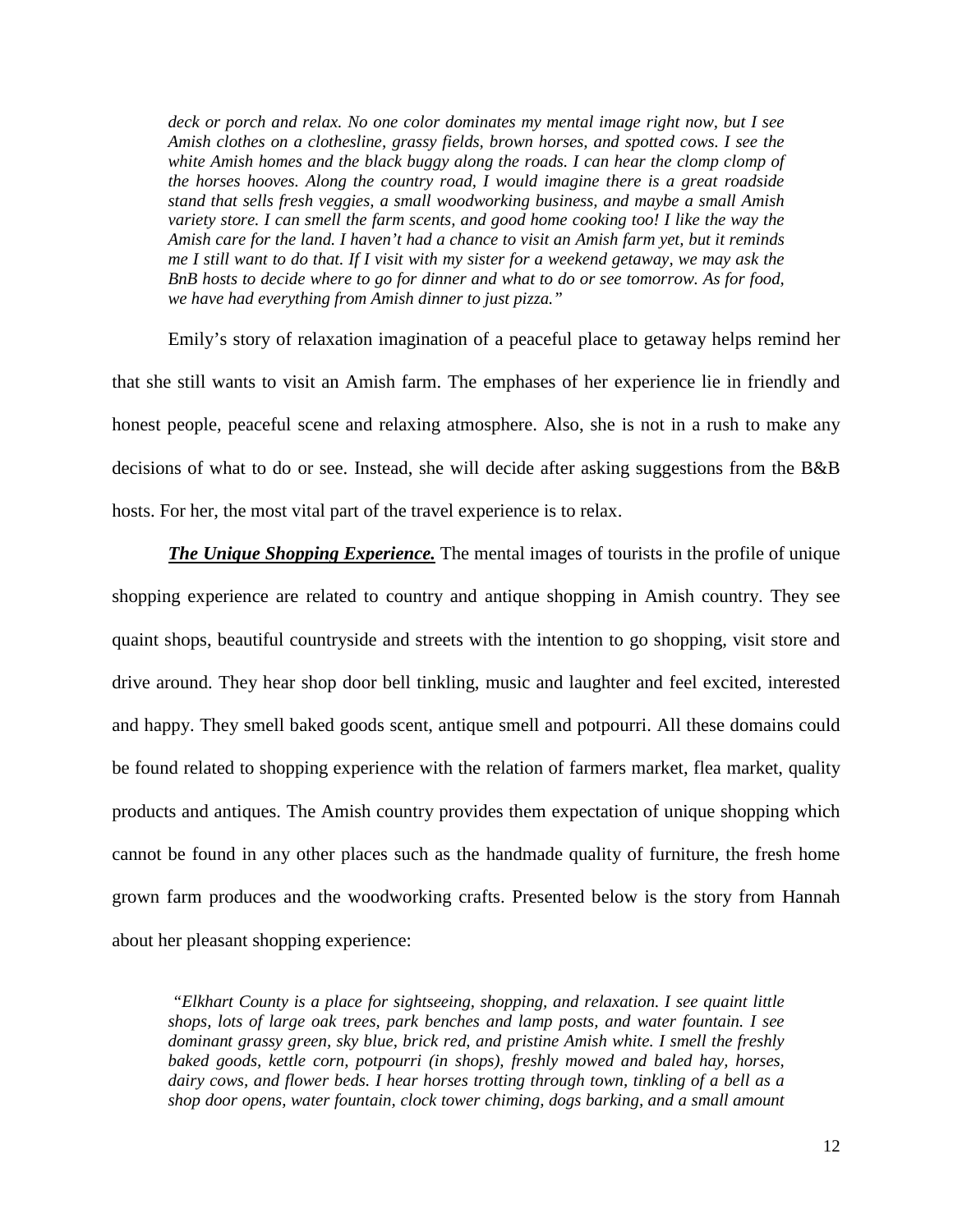*of traffic. I see the image of handmade crafts that are available to buy… and the fruits of the Amish's hard labors, grown and picked to perfection. I would go find a place to eat. I would taste a warm meal, possibly hot roast beef sandwich with mashed potatoes and gravy, seasoned green beans, buttered rolls, and fresh homemade pie… and a cold glass of milk."*



**Figure 3. Profiles of Experiences of Elkhart County Visitors**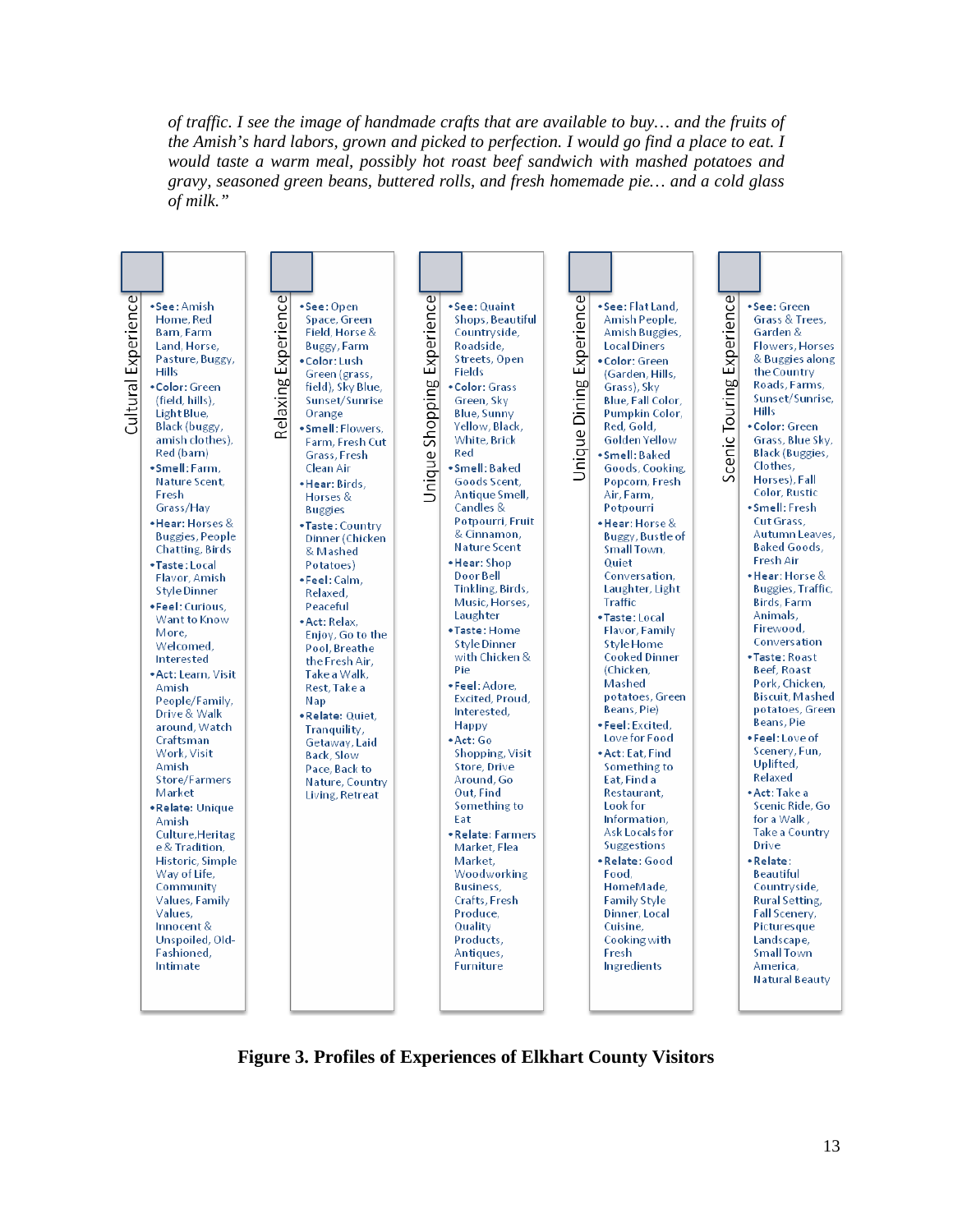*The Unique Dining Experience.* All those in tourists' mental images of unique dining experience are good food, homemade, family style dinner and local fresh ingredients which could be found only in Amish country. Tourists would like to find a good restaurant and ask local for suggestions for cuisine. They feel excited of seeing the local dinners, smelling farms, baked goods, cooking, popcorn and potpourri, hearing laughter, bustle of small town and quiet conversation and tasting of the local flavor of chicken, mashed potatoes and beans. The colors of all, pumpkin, garden green and golden yellow are meaningful elements of their unique dining experience. A story from Mike is presented below to better understand tourists' unique dining experience:

*"I associate Elkhart County with friendly people providing excellent service, wonderful food and service (we love pie!), and pleasant lifestyle: peace and quiet. I see a quiet rural setting from a time gone by, dominated by verdant green. I smell the horse manure; I grew up on a farm and the smell brings back so many pleasant memories. I also smell the Yoder popcorn popped fresh, and the freshly baked apple pie and warm biscuits. I hear the clip-clop of the horse and buggy going down the road and the breeze rustling the growing crops. I would go get some lunch at the Essenhaus. I will taste the Manhattan or chicken and biscuits, with ice tea and a slice of Dutch apple pie."*

From the excellent service provided by Elkhart country's friendly people, tourists associate the destination with wonderful food and service. Through the quiet beautiful country setting, smell of the Yoder popcorn and sound of the breeze rustling the growing crops, Mike activates his pleasant childhood memories and dining experience.

*The Scenic Touring Experience.* The essences of a scenic touring experience are all about beautiful rural countryside, fall scenery, picturesque and natural beauty. For them, the destination is viewed as an attraction they would like to explore. Green grass and trees, farms, horses and buggies and sunset and sunrise are fascinating to them. They smell the fresh cut grass, fresh air and autumn leaves, hear birds, animals and firewood, taste roast beef, biscuit and green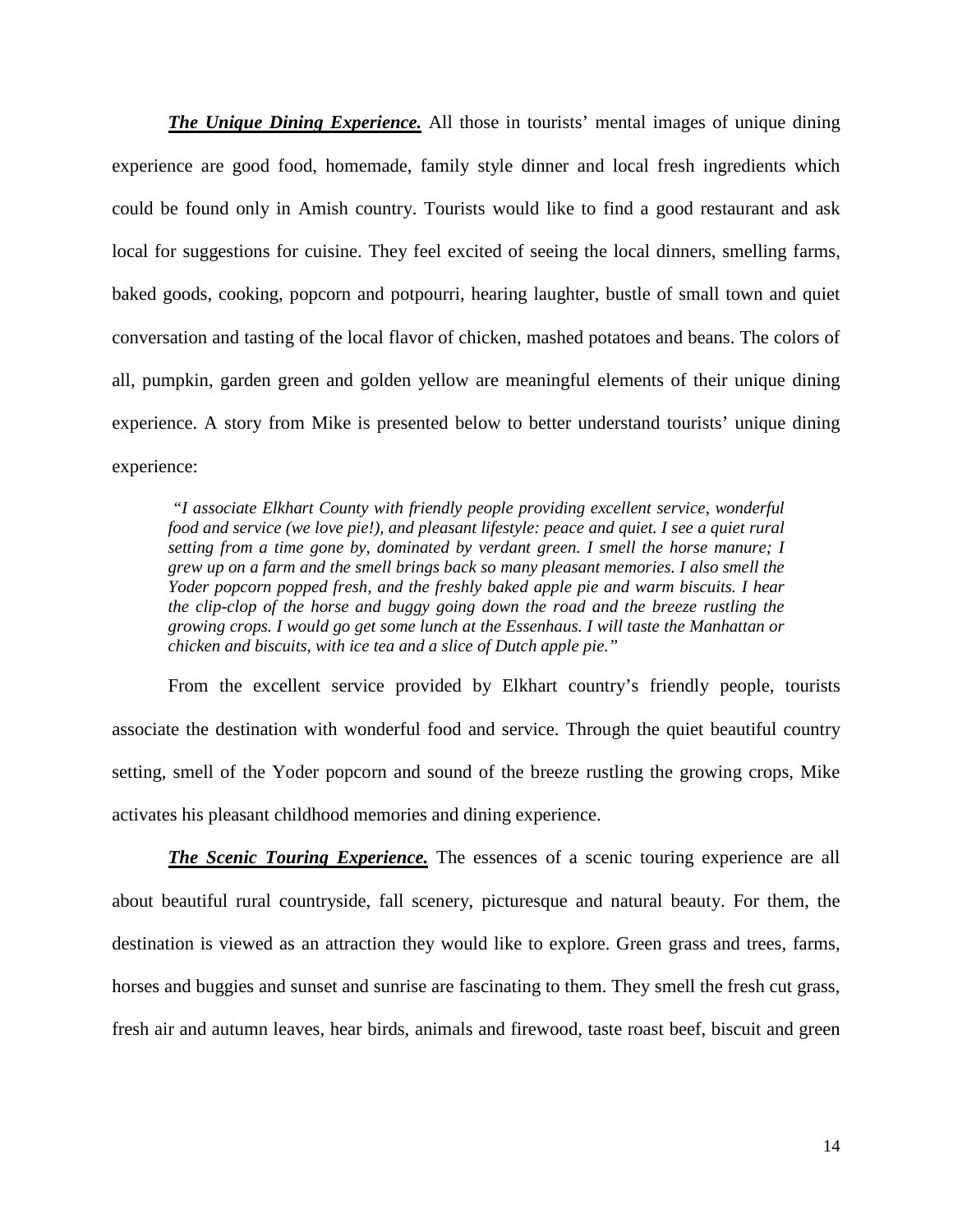beans while they are enjoying their scenic touring. The feelings of fun, uplifted and relaxed are crucial for them. Below is the story of a pleasant scenic touring experience from Josh:

*"For me, Elkhart County is a place that is remote, private, and scenic. When I stay there, I can see the lovely scenery from my hotel window with the dominant color of burnt red. I see the beautiful landscape with a lovely reminder of the past mixed together with unity. I also see the buggies in a fall landscape. I can smell the lake breeze, grass, and linens. I hear the birds, the sound from water, and the wind. I would go out and explore."*

#### **2.2 The Captured Elements of Tourism Experience**

Based on the textual data, this research identified elements that constitute the overall experience, which resulted from the experience of the body and the mind. They are sensory and other bodily experiences (e.g., hearing, seeing, walking, etc.) and perceptual and cognitive experiences (e.g., thinking, learning, memorizing, reminiscing, etc.) of the mind. Another element is the social experience between tourists and travel companions and/or the hosts (e.g., interacting, talking, etc.). These elements contribute to tourists' emotional experience which shapes the meaning of the overall tourism experience. To understand how these elements constitute the overall experience, the relationships between elements of experience with tourists' emotions are analyzed. Tourists' emotional expressions were identified based on the dimension of valence (i.e., positive and negative) and arousal (i.e., low to high). Emotional expressions identified from the text data mostly refer to arousal, for instance "excited" (i.e., high arousal) and "calm" or "relaxed" (i.e., low arousal). Some of the identified emotional expressions referring to valence are "bored" (negative) and "comfortable" (positive). Various perceptual, cognitive, sensory, social, and other bodily experiences were corresponded to each of the identified emotional expressions within the valence-arousal dimension.

Since these elements of experience are associated with the identified profiles of experiences, the profiles can be plotted into a valence-arousal map as illustrated in Figure 4. The profile of relaxing experience is strongly associated with low arousal (i.e., calm, relaxed,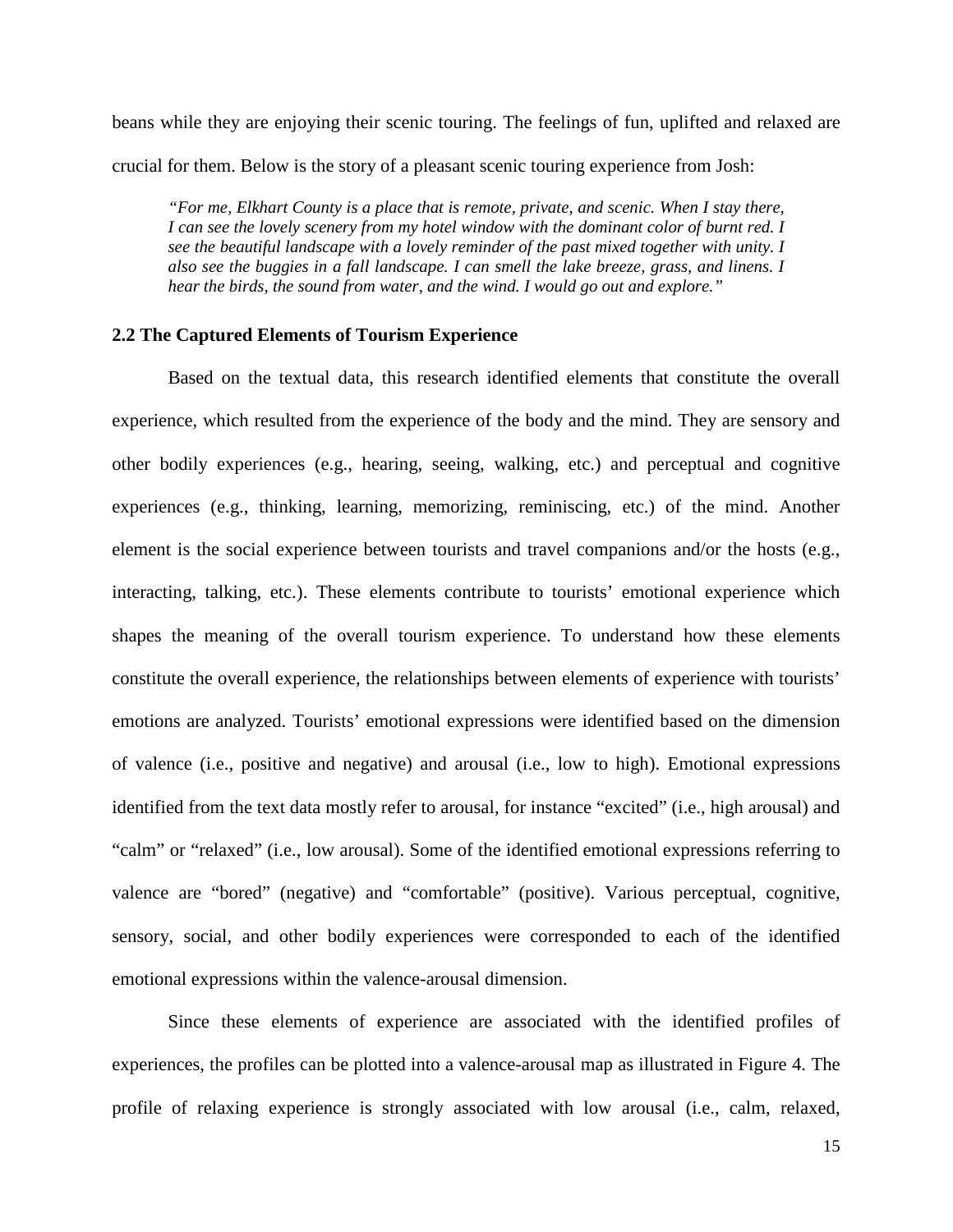peaceful, comfortable). The sensory experience associated with this profile is the soothing senses from a relaxing surrounding, dominated by the color of green, sky blue, and the orange color of sunset and sunrise. There were very limited or no social experience attributes identified from this profile. The learning element (i.e., perceptual and cognitive) of the cultural experience has a potential to evoke a high arousal (e.g., curious), but the overall emotional expression within this profile is associated with low arousal (e.g., inspiring, intimate). The sensory elements associated with this experience are still dominated by soothing and calming senses with some additional medium-arousal evoking sense such as hearing people chatting.



**Figure 4. The Experience Profiles on Valence-Arousal Dimension Map of Emotions**

Unique shopping and dining experiences are associated with positive, high-arousal emotions (e.g., happy, fun, excited). The colors tourists associate with the elements of sensory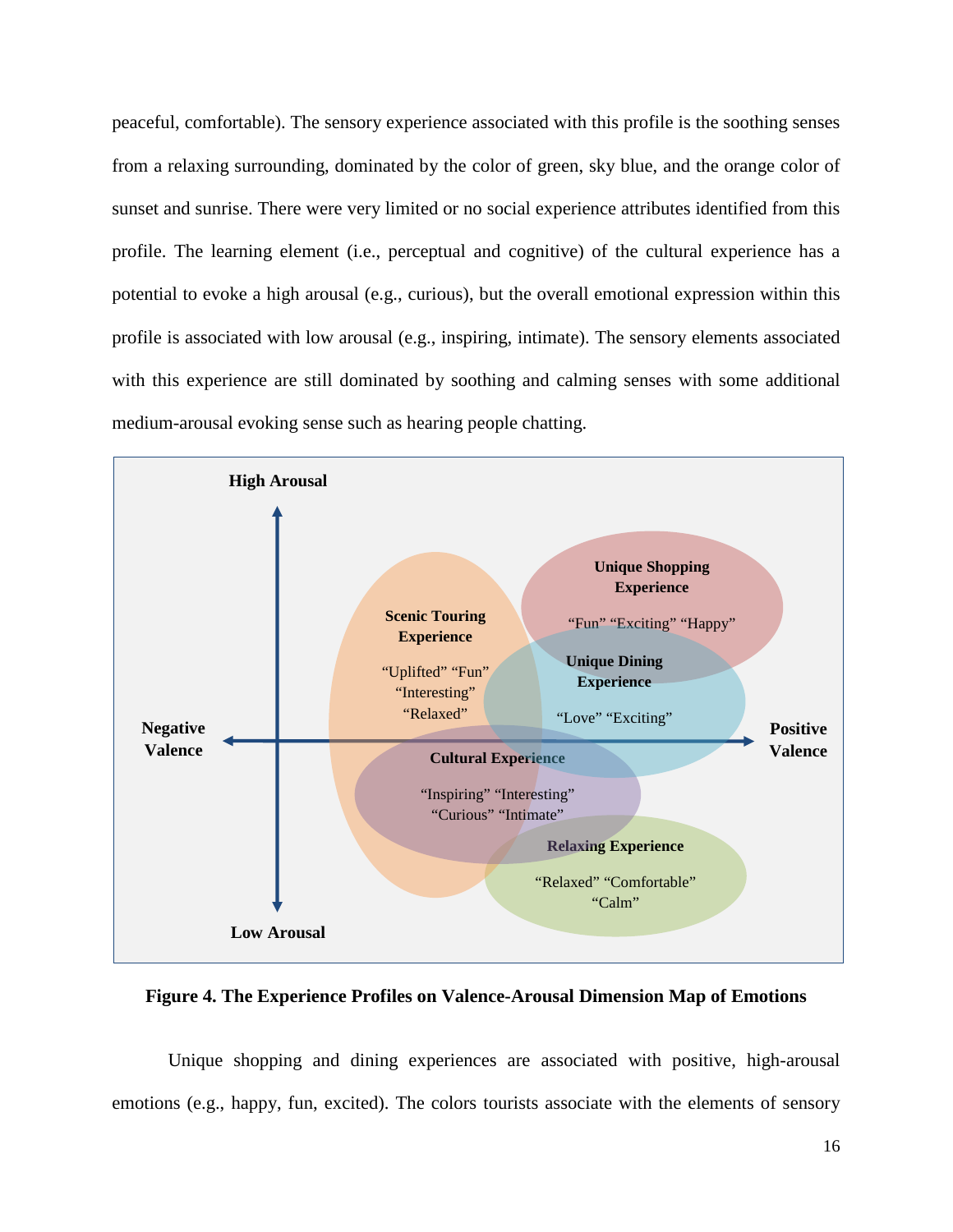experiences of these profiles are more varied than the two previously mentioned profiles (e.g., sunny yellow, gold, red). Tourists also recall hearing some more exciting sounds such as music and laughter, indicating the social experiences. The scenic touring experience evokes emotions from low to high arousal; some tourists feel uplifted and fun (i.e., high arousal) and the others describe their emotion as relaxed (i.e., low arousal). The emotional expressions from almost all profiles are associated with positive valence; a negative expression (i.e., "bored") was identified from the scenic touring experience. The negative valence expression is associated with the perceptual experience of being in a plain landscape.

### **3. CONCEPTUALIZING THE PHENOMENON OF TOURIST EXPERIENCES**

Based on the captured elements of experiences, a conceptual framework illustrating the phenomenon of tourism experiences is constructed and illustrated in Figure 5. Tourists' overall experience is constituted by the perceptual, cognitive, sensory, social, other bodily and emotional experiences which are resulted from their interaction with the attributes of the destination. The destination settings (i.e., physical and social), whether they have their roles as subjects (i.e., for cultural and scenic touring experiences) or stages of activities (i.e., for shopping, dining, and relaxing experiences), play an important role in stimulating sensory and other bodily experiences as well as social experiences. The perceptual experience is related with the development of conceptual idea about the destination (i.e., perceptual differences/similarities of a destination from/with other environments). The perceptual experiences and social experiences can lead to a higher level of cognitive experience (i.e., the process of increasing knowledge). Each of these experiences plays a role in generating emotional experiences. When tourists experience a destination, they typically engage in the process of associating the destination with some familiar constructs, whether they are familiar self (e.g., recollection of past experiences) or familiar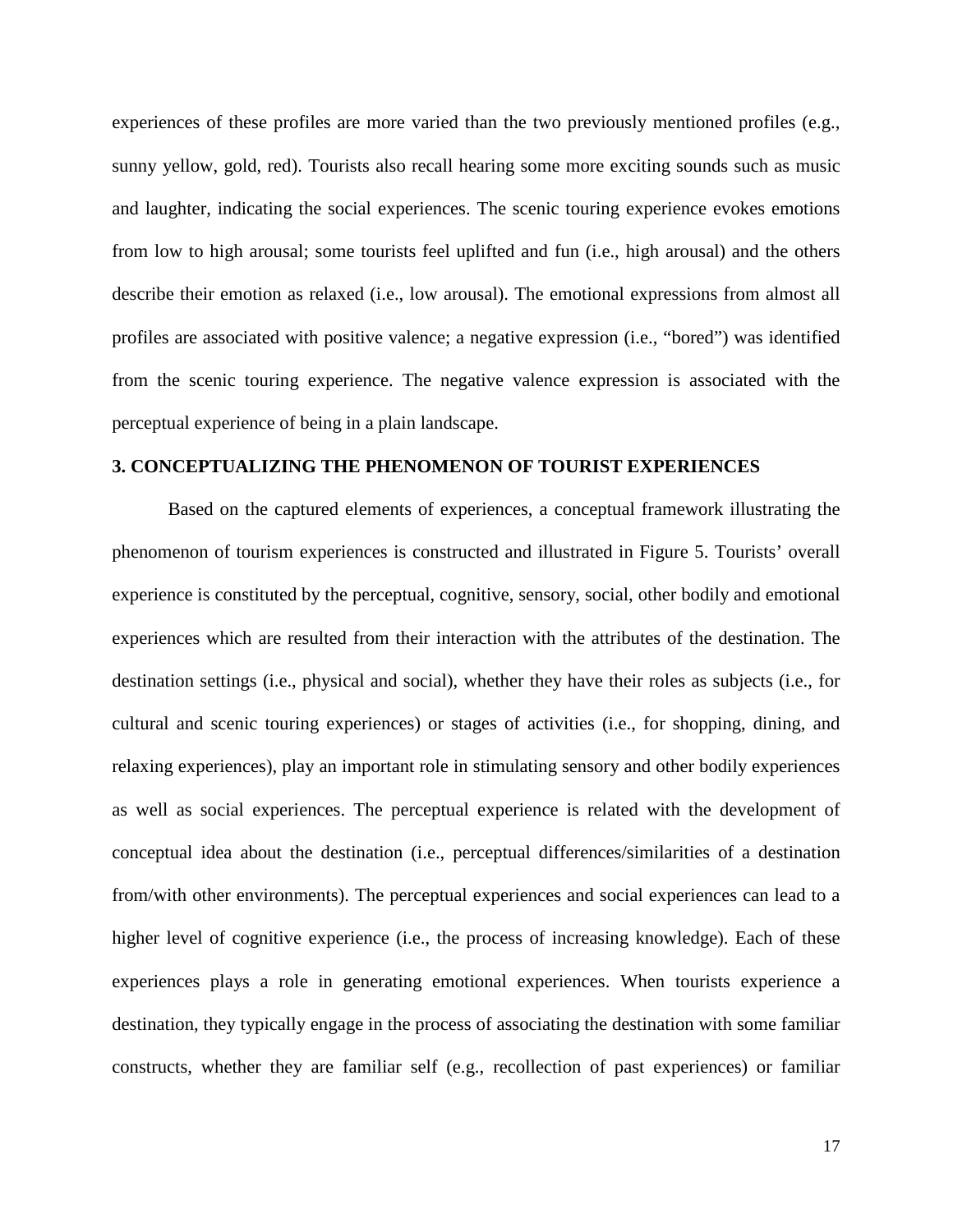others (e.g., relating the destination/experience with similar settings/constructs). The critical step in the process of experience is the experience meaning construction, where tourists derive the general "significance" of the experience based on the various interrelated elements of experience. The perceived meaningful experience will eventually generate the feeling of attachment to the destination.



**Figure 5. The Phenomenological Capture of Tourist Experiences**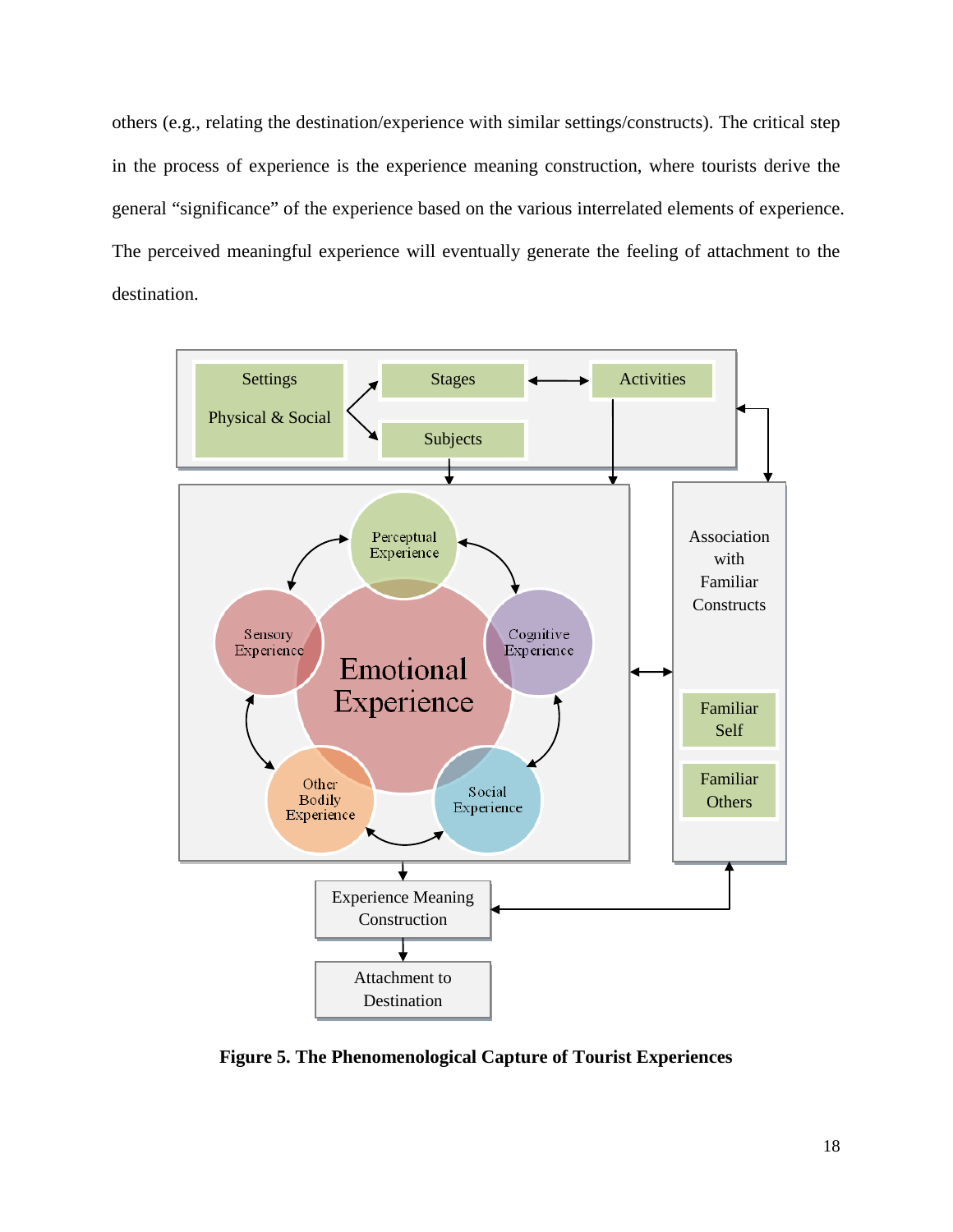#### **4. IMPLICATION: APPLYING EXPERIENTIAL DESTINATION BRANDING**

Pine & Gilmore (1999) argue that experiences are the new economic offering that is significantly different from services, goods, and commodities. Selling experiences, therefore, requires a unique marketing strategy that involves engaging customers in a personal, memorable way. Furthermore, Schmitt (1999) argues that experiences are private events that occur in response to some stimulation. In other words, experiences are usually not self-generated but induced. Experiences are dissected into different types: sensation, cognition, affect, individual's actions extended over time and relational experience. In the context of marketing, Schmitt refers to these different types of experiences as strategic experiential modules (SEMs). Based upon these SEMs, Schmitt proposed the experiential marketing framework based on five types of customers' experiences: sense, feel, think, act, and relate. The result of this study shows the significance of this framework in tourism concerning not only the experiential nature of tourism products, but also the elements of tourist experiences.

Further analyzing the profiles identified in this paper, the most significant SEM for tourists in the cultural experience profile is "think" which generates perceptual and cognitive experience. In other words, tourists consider their trip as a great learning experience. The cultural heritage and value of family and community remind them of the good old days and the unspoiled simple way of life. Hence, destination marketing organizations (DMOs) are suggested to reinforce the culture and learning aspects of the destination by generating curiosity. It is also desirable to facilitate interactions between cultural tourists and the local Amish people. The feeling of relaxed is the most important element for tourists seeking a relaxing experience. Tourists in this profile usually do not have a specific trip plan; they would like to ask local people for advice and try to relax and enjoy the slow-paced life as they wonder around. The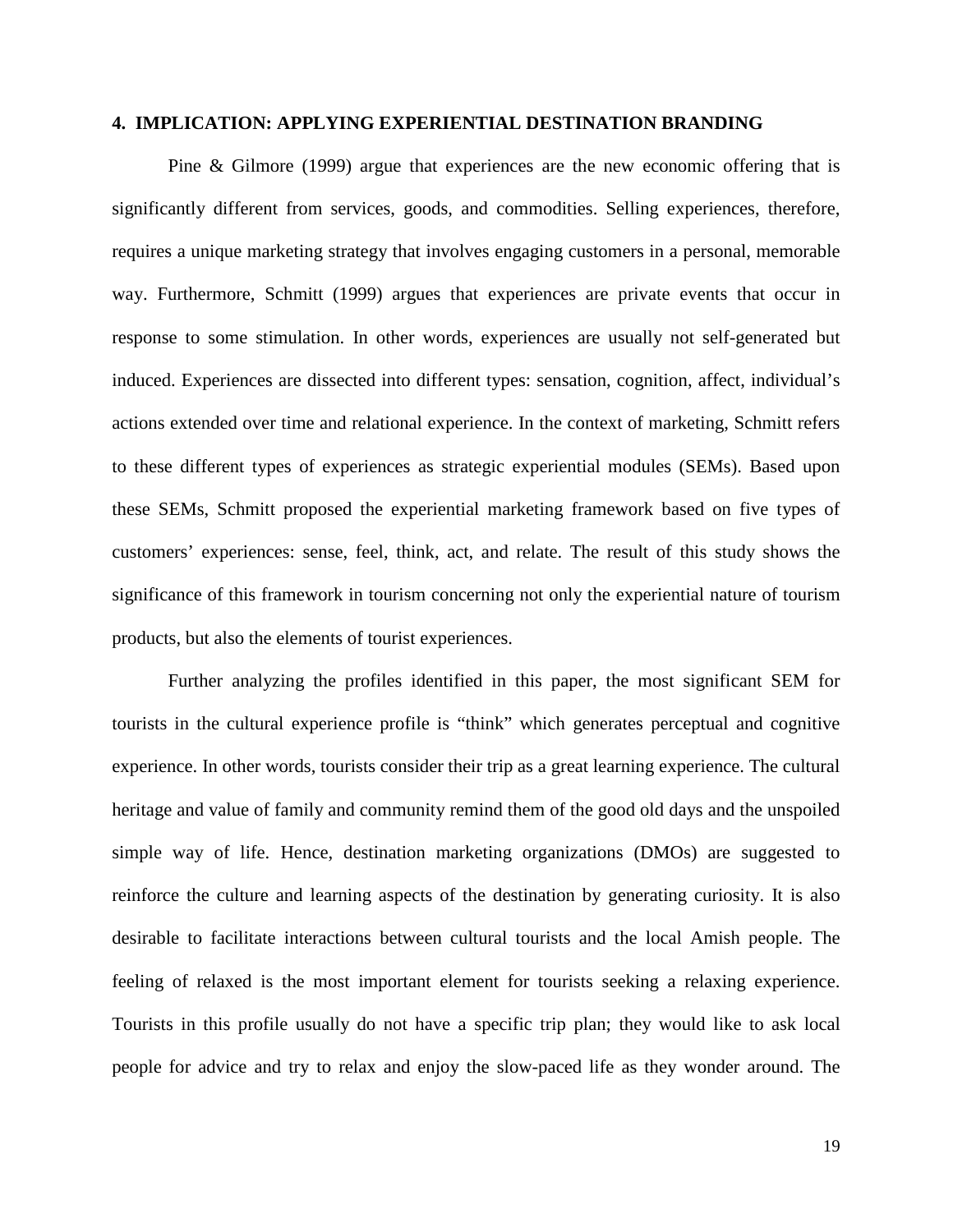getaway and relaxed feeling should be emphasized through advertising efforts targeting this prototype. Tourists in the unique shopping experience can be considered as one of the most active ones. The unique products of the destination are their motivation to explore. There are mainly two kinds of products that are appealing to them: the fresh farm produce from the farmers' market and the local cultural handmade products such as crafts, high quality handmade furniture, etc. Social and bodily experiences are the fun part for these tourists. Tourists in unique dining experience profile are motivated by the sensory experience of cuisine tasting. Using fresh ingredients, distinct taste and unique dining style as stimulations, DMOs could develop a series of travel products which are catering tourists' needs for local fare (e.g., welcome home dinner tours at local communities). The scenery seekers are never too tired to explore. DMOs are suggested to select "act" and the sensory module of sight as the primary experiential branding for them. Appealing photographs of beautiful sceneries or interactive videos, maps and 3-D virtual tour of the destination website are suggested. Moreover, destination photos contests could also be considered as desirable marketing tool. Table 1 summarizes the possible strategic ideas of destination branding for the different experience profiles.

| <b>Experience</b><br><b>Profiles</b> | <b>Significant Elements</b><br>of Experience | <b>Experiential</b><br><b>Module</b> | Communication<br><b>Strategy</b>                                                                        | <b>Branding Ideas</b>                                                                                                                                                                  |
|--------------------------------------|----------------------------------------------|--------------------------------------|---------------------------------------------------------------------------------------------------------|----------------------------------------------------------------------------------------------------------------------------------------------------------------------------------------|
| Cultural<br>Experience               | Cognitive $\&$<br>Perceptual Experience      | Think $\&$<br>Relate                 | Stimulate curiosity<br>$\bullet$<br>and desire to learn<br>• Engage in interactive<br>cognition process | Highlight the difference in<br>values, lifestyle, customs,<br>and culture ("Experience<br>the Difference")<br>Highlight the unknown<br>$\bullet$<br>facts ("Did you know?")            |
| Relaxing<br>Experience               | <b>Bodily Experience</b>                     | Feel                                 | Stimulate imagination<br>$\bullet$<br>of self relaxing in the<br>destination<br>environment             | Highlight the relaxing<br>$\bullet$<br>atmosphere, slow-paced<br>life ("Relaxing Yourself")<br>• Highlight the difference<br>from busy business life<br>("Escape from the<br>Routine") |

**Table 1. Possible Branding Ideas for Different Experience Profiles**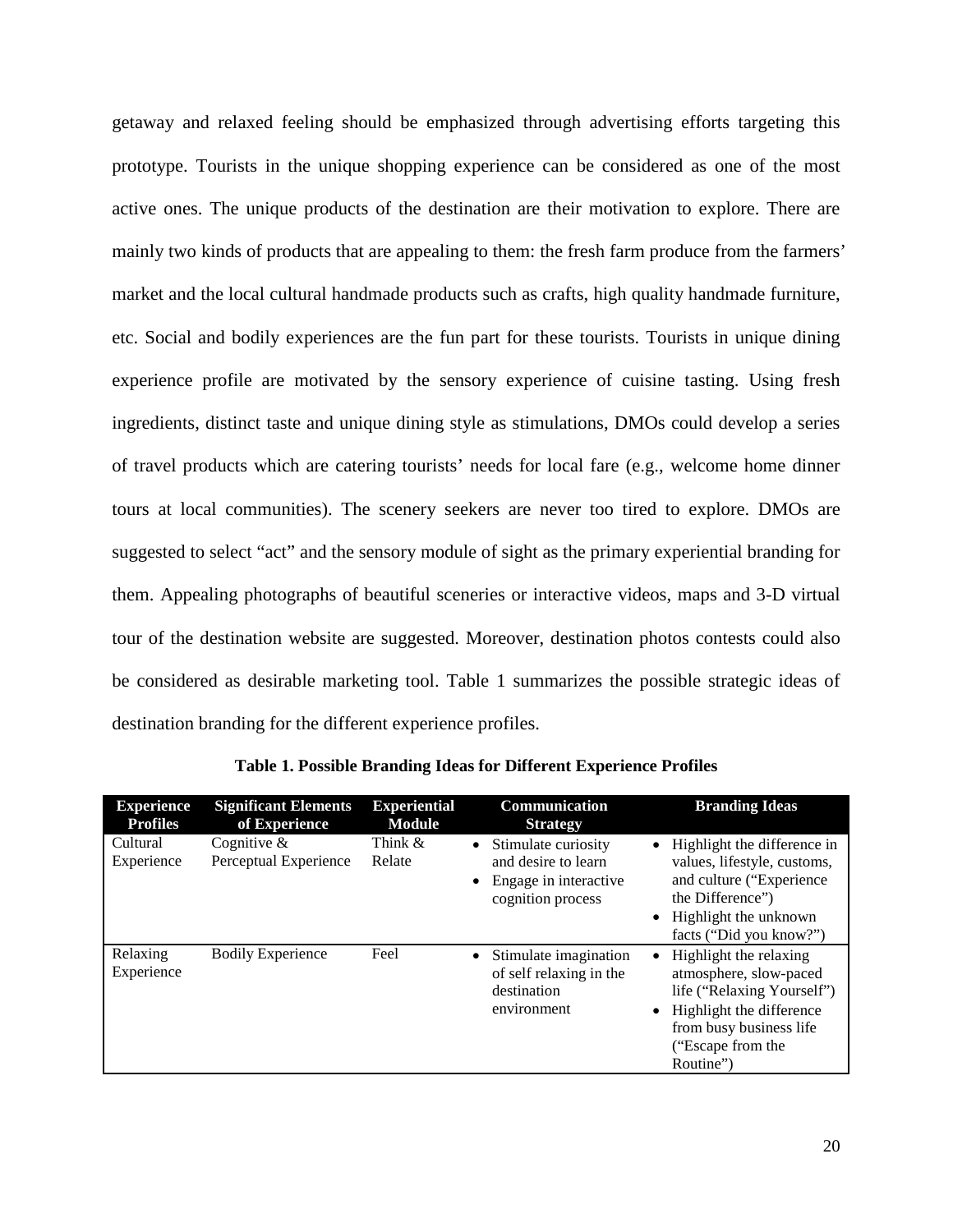| <b>Experience</b><br><b>Profiles</b> | <b>Significant Elements</b><br>of Experience | <b>Experiential</b><br><b>Module</b> | Communication<br><b>Strategy</b>                                                                                                                        | <b>Branding Ideas</b>                                                                                                                                                                                          |
|--------------------------------------|----------------------------------------------|--------------------------------------|---------------------------------------------------------------------------------------------------------------------------------------------------------|----------------------------------------------------------------------------------------------------------------------------------------------------------------------------------------------------------------|
| Unique<br>Shopping<br>Experience     | Social & Bodily<br>Experience                | Act                                  | Virtual tour of shops<br>$\bullet$<br>and unique products<br>Virtual photos of<br>viewing products<br>place in consumers'<br>room or wearing on<br>them | Highlight the uniqueness<br>$\bullet$<br>of shopping products<br>("Shopping for the<br>Difference")<br>Highlight the high-quality<br>$\bullet$<br>of man-made products<br>("Possess the Man-Made"<br>Quality") |
| Unique<br>Dinning<br>Experience      | <b>Sensory Experience</b>                    | Sense                                | Stimulate desire of<br>taste<br>Food and fresh<br>$\bullet$<br>ingredient pictures                                                                      | Highlight the fresh<br>ingredient and farm<br>produce ("Eating for<br>Health")<br>Highlight the home-made<br>$\bullet$<br>style dinner ("The Taste of<br>Home")                                                |
| Scenic<br>Touring<br>Experience      | <b>Sensory Experience</b>                    | Sense & Act                          | Scenic photos of the<br>$\bullet$<br>destination to<br>stimulate visiting<br>motivation<br>Interactive participate<br>in the beautiful view             | Highlight the different<br>$\bullet$<br>scenic views of four<br>seasons ("Explore the<br>Beauty")                                                                                                              |

## **Table 1. Possible Branding Ideas for Different Experience Profiles (Continued)**

## **REFERENCES**

Barua, A. (2007). Husserl, Heidegger, and the Transcendental Dimension of Phenomenology, *Indo-Pacific Journal of Phenomenology* 7(1): 1-10.

Denzin, N. K., & Lincoln, Y. S. (Eds.). (2000). *Handbook of Qualitative Research* (2nd ed.).

Thousand Oaks, CA: Sage.

Groenewald, T. (2004). A phenomenological research design illustrated. *International Journal of* 

*Qualitative Methods,* 3(1). Retrieved March 3, 2008 from

[http://www.ualberta.ca/~iiqm/backissues/3\\_1/html/groenewald.html](http://www.ualberta.ca/~iiqm/backissues/3_1/html/groenewald.html)

Holloway, I. (1997). *Basic Concepts for Qualitative Research*. Oxford: Blackwell Science.

Husserl, E. (1970). *The idea of phenemenology*. The Hague, The Netherlands: Nijhoff.